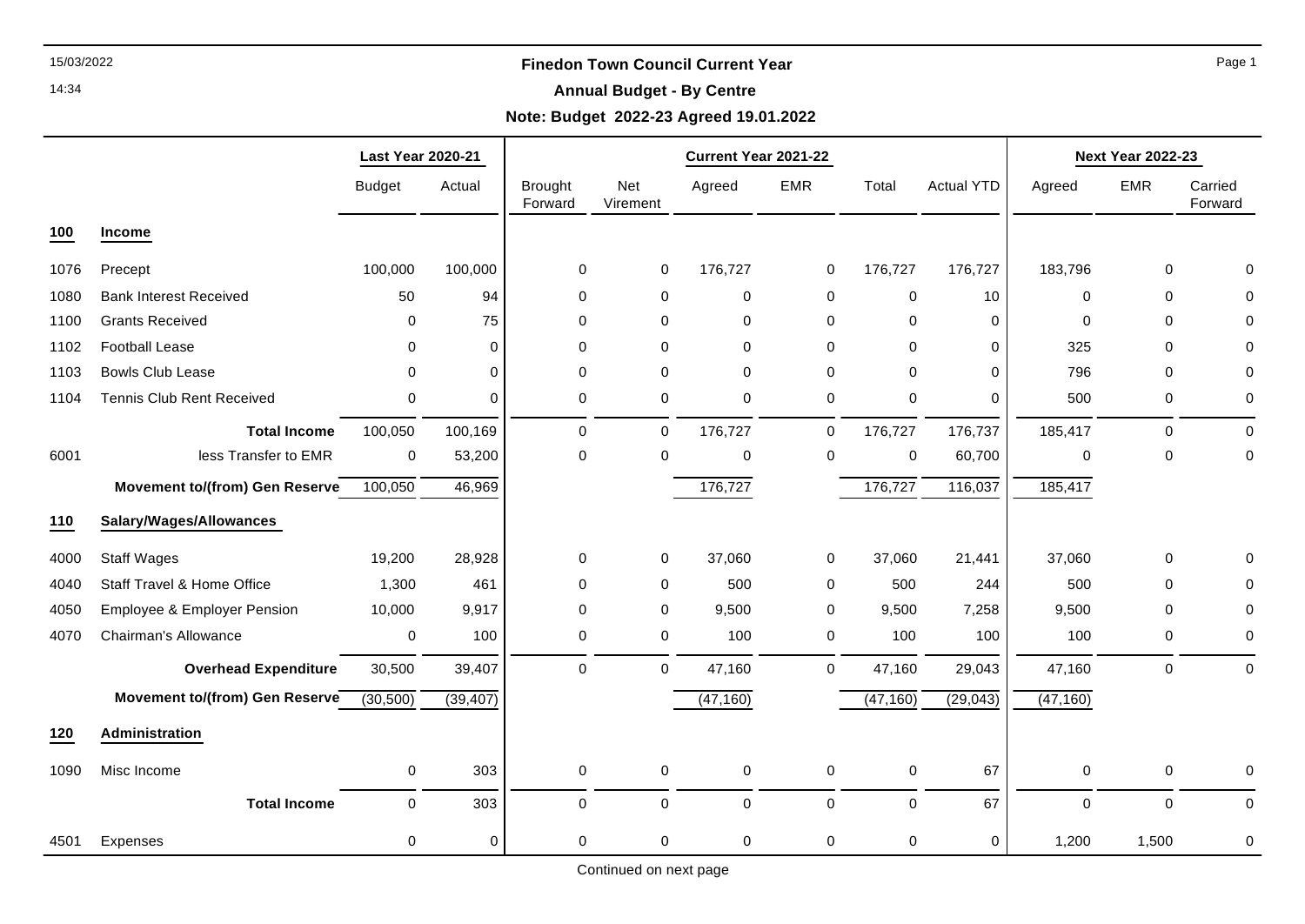### 14:34

## **Annual Budget - By Centre**

# **Note: Budget 2022-23 Agreed 19.01.2022**

|      |                                          | <b>Last Year 2020-21</b> |          |                           |                 | Current Year 2021-22 |             |             |                   | <b>Next Year 2022-23</b> |             |                    |
|------|------------------------------------------|--------------------------|----------|---------------------------|-----------------|----------------------|-------------|-------------|-------------------|--------------------------|-------------|--------------------|
|      |                                          | <b>Budget</b>            | Actual   | <b>Brought</b><br>Forward | Net<br>Virement | Agreed               | <b>EMR</b>  | Total       | <b>Actual YTD</b> | Agreed                   | <b>EMR</b>  | Carried<br>Forward |
|      | <b>Direct Expenditure</b>                | $\mathsf{O}\xspace$      | $\Omega$ | $\pmb{0}$                 | $\pmb{0}$       | 0                    | $\mathbf 0$ | 0           | $\Omega$          | 1,200                    | 1,500       | $\mathbf 0$        |
| 4060 | Training                                 | 1,500                    | 646      | $\mathbf 0$               | $\mathbf 0$     | 2,000                | $\mathbf 0$ | 2,000       | 1,253             | 2,000                    | 1,500       | $\Omega$           |
| 4080 | <b>Bank Charges</b>                      | 72                       | 72       | $\mathbf 0$               | $\mathbf 0$     | 72                   | 0           | 72          | 54                | $\mathbf 0$              | $\Omega$    | $\Omega$           |
| 4110 | Stationery/Print/Post/BB/phone           | 2,000                    | 2,619    | $\mathbf 0$               | 0               | 2,100                | 0           | 2,100       | 1,564             | 2,600                    | 0           | $\Omega$           |
| 4130 | <b>External Audit</b>                    | 300                      | 400      | $\mathbf 0$               | $\mathbf 0$     | 300                  | $\mathbf 0$ | 300         | 0                 | 600                      | $\mathbf 0$ | $\Omega$           |
| 4140 | <b>Internal Audit</b>                    | 270                      | 270      | $\mathbf 0$               | 0               | 275                  | $\mathbf 0$ | 275         | 275               | $\mathbf 0$              | $\Omega$    | 0                  |
| 4145 | Data Protection                          | 10                       | 45       | $\mathbf 0$               | $\mathbf 0$     | 10                   | $\mathbf 0$ | 10          | 10                | $\mathbf 0$              | 0           | $\Omega$           |
| 4150 | <b>Meeting Room Booking Charges</b>      | 300                      | 12       | $\mathbf 0$               | $\mathbf 0$     | 300                  | 0           | 300         | 129               | $\mathbf 0$              | 0           | $\Omega$           |
| 4160 | Defibrillator                            | 200                      | 65       | $\mathbf 0$               | $\mathbf 0$     | 200                  | $\mathbf 0$ | 200         | 0                 | $\mathbf 0$              | 0           | $\Omega$           |
| 4170 | <b>Councillor Expenses</b>               | 150                      | $\Omega$ | $\mathbf 0$               | 0               | 150                  | $\mathbf 0$ | 150         | $\Omega$          | $\Omega$                 | 0           | $\Omega$           |
| 4180 | <b>Civic Activities &amp; Newsletter</b> | 200                      | $\Omega$ | $\mathbf 0$               | 0               | 100                  | 0           | 100         | 154               | $\mathbf 0$              | 0           | $\Omega$           |
| 4190 | Subscriptions                            | 2,000                    | 1,866    | $\mathbf 0$               | $\mathbf 0$     | 2,000                | 0           | 2,000       | 1,645             | 2,000                    | $\mathbf 0$ | $\Omega$           |
| 4210 | Insurance                                | 1,500                    | 1,210    | $\mathbf 0$               | 0               | 2,000                | 0           | 2,000       | 1,406             | 2,000                    | $\mathbf 0$ | $\Omega$           |
| 4250 | S137 Grants Paid                         | 1,000                    | 630      | $\mathbf 0$               | 0               | 1,000                | 0           | 1,000       | 1,016             | 1,000                    | 500         | $\Omega$           |
| 4290 | <b>Election Fees</b>                     | 1,000                    | $\Omega$ | $\mathbf 0$               | 0               | 4,000                | 0           | 4,000       | 0                 | 1,000                    | 0           | 0                  |
| 4430 | Signs                                    | $\mathbf 0$              | $\Omega$ | $\mathbf 0$               | $\mathbf 0$     | 0                    | 0           | $\mathbf 0$ | 67                | $\mathbf 0$              | $\mathbf 0$ | $\Omega$           |
| 4490 | IT                                       | 1,000                    | 860      | $\mathbf 0$               | $\mathbf 0$     | 1,500                | $\mathbf 0$ | 1,500       | 179               | $\mathbf 0$              | $\mathbf 0$ | $\Omega$           |
| 4500 | <b>Bin Collection / Litter Pickin</b>    | $\mathbf 0$              | $\Omega$ | 0                         | $\mathbf 0$     | 0                    | $\mathbf 0$ | $\mathbf 0$ | 170               | $\mathbf 0$              | $\mathbf 0$ | $\Omega$           |
|      | <b>Overhead Expenditure</b>              | 11,502                   | 8,695    | $\mathbf 0$               | $\mathbf 0$     | 16,007               | $\mathbf 0$ | 16,007      | 7,922             | 11,200                   | 2,000       | 0                  |
|      | Movement to/(from) Gen Reserve           | (11, 502)                | (8, 392) |                           |                 | (16,007)             |             | (16,007)    | (7, 854)          | (12,400)                 |             |                    |
| 210  | <b>Highways</b>                          |                          |          |                           |                 |                      |             |             |                   |                          |             |                    |
| 4350 | Repairs                                  | 500                      | $\Omega$ | $\mathbf 0$               | 0               | 500                  | $\mathbf 0$ | 500         | $\mathbf 0$       | $\mathbf 0$              | 0           | $\Omega$           |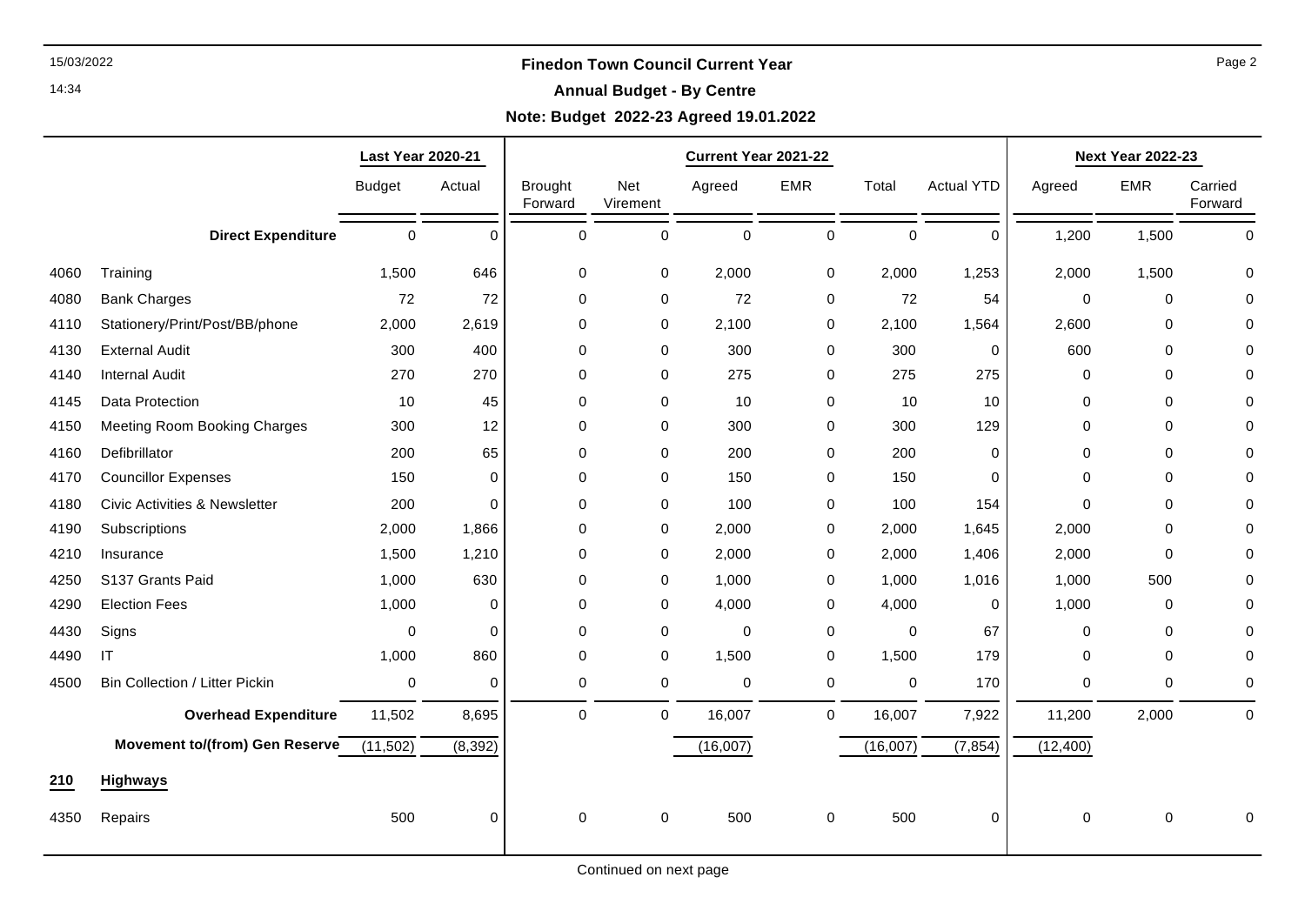### 14:34

## **Annual Budget - By Centre**

# **Note: Budget 2022-23 Agreed 19.01.2022**

|      |                                       | <b>Last Year 2020-21</b> |             |                           |                     | Current Year 2021-22 |             |             |                   | <b>Next Year 2022-23</b> |             |                    |
|------|---------------------------------------|--------------------------|-------------|---------------------------|---------------------|----------------------|-------------|-------------|-------------------|--------------------------|-------------|--------------------|
|      |                                       | <b>Budget</b>            | Actual      | <b>Brought</b><br>Forward | Net<br>Virement     | Agreed               | <b>EMR</b>  | Total       | <b>Actual YTD</b> | Agreed                   | <b>EMR</b>  | Carried<br>Forward |
| 4360 | Maintenance                           | 650                      | $\Omega$    | $\mathbf 0$               | 0                   | 1,000                | 0           | 1,000       | 45                | 500                      | 1,000       | $\Omega$           |
| 4430 | Signs                                 | $\Omega$                 | 10          | 0                         | 0                   | 2,000                | 0           | 2,000       | 0                 | 0                        | 0           | $\Omega$           |
| 4432 | New Equipment                         | 0                        | $\mathbf 0$ | $\mathbf 0$               | 0                   | $\mathbf 0$          | 0           | $\mathbf 0$ | 0                 | 500                      | 1,000       | 0                  |
| 4460 | <b>Litter Bins</b>                    | 300                      | 0           | $\mathbf 0$               | 0                   | 1,000                | 0           | 1,000       | 0                 | 0                        | 0           | 0                  |
|      | <b>Overhead Expenditure</b>           | 1,450                    | 10          | $\mathbf 0$               | 0                   | 4,500                | $\mathbf 0$ | 4,500       | 45                | 1,000                    | 2,000       | $\mathbf 0$        |
|      | <b>Movement to/(from) Gen Reserve</b> | (1, 450)                 | (10)        |                           |                     | (4,500)              |             | (4,500)     | (45)              | (1,000)                  |             |                    |
| 220  | <b>Facilities Maintenance</b>         |                          |             |                           |                     |                      |             |             |                   |                          |             |                    |
| 1110 | <b>Tennis Court Rent</b>              | 500                      | 380         | 0                         | 0                   | 500                  | $\mathbf 0$ | 500         | 380               | 0                        | 0           | $\Omega$           |
|      | <b>Total Income</b>                   | 500                      | 380         | $\mathsf 0$               | $\mathsf{O}\xspace$ | 500                  | $\mathbf 0$ | 500         | 380               | 0                        | $\pmb{0}$   | $\Omega$           |
| 4340 | <b>Landscaping Contract</b>           | 70                       | 80          | 0                         | 0                   | 100                  | $\mathbf 0$ | 100         | 0                 | 32,000                   | 4,000       | 0                  |
| 4360 | Maintenance                           | 2,500                    | 2,040       | 0                         | 0                   | 1,000                | 2,000       | 3,000       | 624               | 0                        | 0           |                    |
| 4370 | <b>Trees &amp; Tree Maintenance</b>   | 750                      | 240         | $\pmb{0}$                 | 0                   | 250                  | 1,000       | 1,250       | 718               | 0                        | 0           |                    |
| 4380 | War Memorial                          | 1,500                    | $\Omega$    | $\mathbf 0$               | 0                   | $\mathbf 0$          | $\mathbf 0$ | $\mathbf 0$ | $\mathbf 0$       | 250                      | $\mathbf 0$ | $\Omega$           |
| 4385 | <b>Building Maintenance</b>           | 1,500                    | 1,668       | 0                         | 0                   | 500                  | 1,000       | 1,500       | 565               | 1,000                    | 0           |                    |
| 4390 | Obelisk                               | 1,500                    | 312         | 0                         | 0                   | 250                  | 2,000       | 2,250       | 0                 | 250                      | 0           | O                  |
| 4395 | <b>Water Rates</b>                    | $\Omega$                 | $\mathbf 0$ | $\mathbf 0$               | 0                   | 200                  | 0           | 200         | 112               | 0                        | 0           | $\Omega$           |
| 4396 | <b>Utilities</b>                      | $\Omega$                 | $\Omega$    | $\mathbf 0$               | 0                   | 110                  | $\mathbf 0$ | 110         | 0                 | 800                      | 0           |                    |
| 4430 | Signs                                 | 100                      | 220         | 0                         | 0                   | 200                  | 0           | 200         | 0                 | 0                        | 0           | O                  |
| 4500 | <b>Bin Collection / Litter Pickin</b> | $\mathbf 0$              | $\mathbf 0$ | $\mathbf 0$               | 0                   | 0                    | 0           | 0           | 60                | 10,000                   | $\Omega$    | $\Omega$           |
| 4600 | Library                               | 0                        | $\Omega$    | $\mathbf 0$               | 0                   | 0                    | 0           | 0           | 0                 | 4,000                    | 500         | 0                  |
|      | <b>Overhead Expenditure</b>           | 7,920                    | 4,561       | $\mathbf 0$               | $\mathbf 0$         | 2,610                | 6,000       | 8,610       | 2,080             | 48,300                   | 4,500       | $\mathbf 0$        |
|      | Movement to/(from) Gen Reserve        | (7, 420)                 | (4, 182)    |                           |                     | (2, 110)             |             | (8, 110)    | (1,700)           | (48, 300)                |             |                    |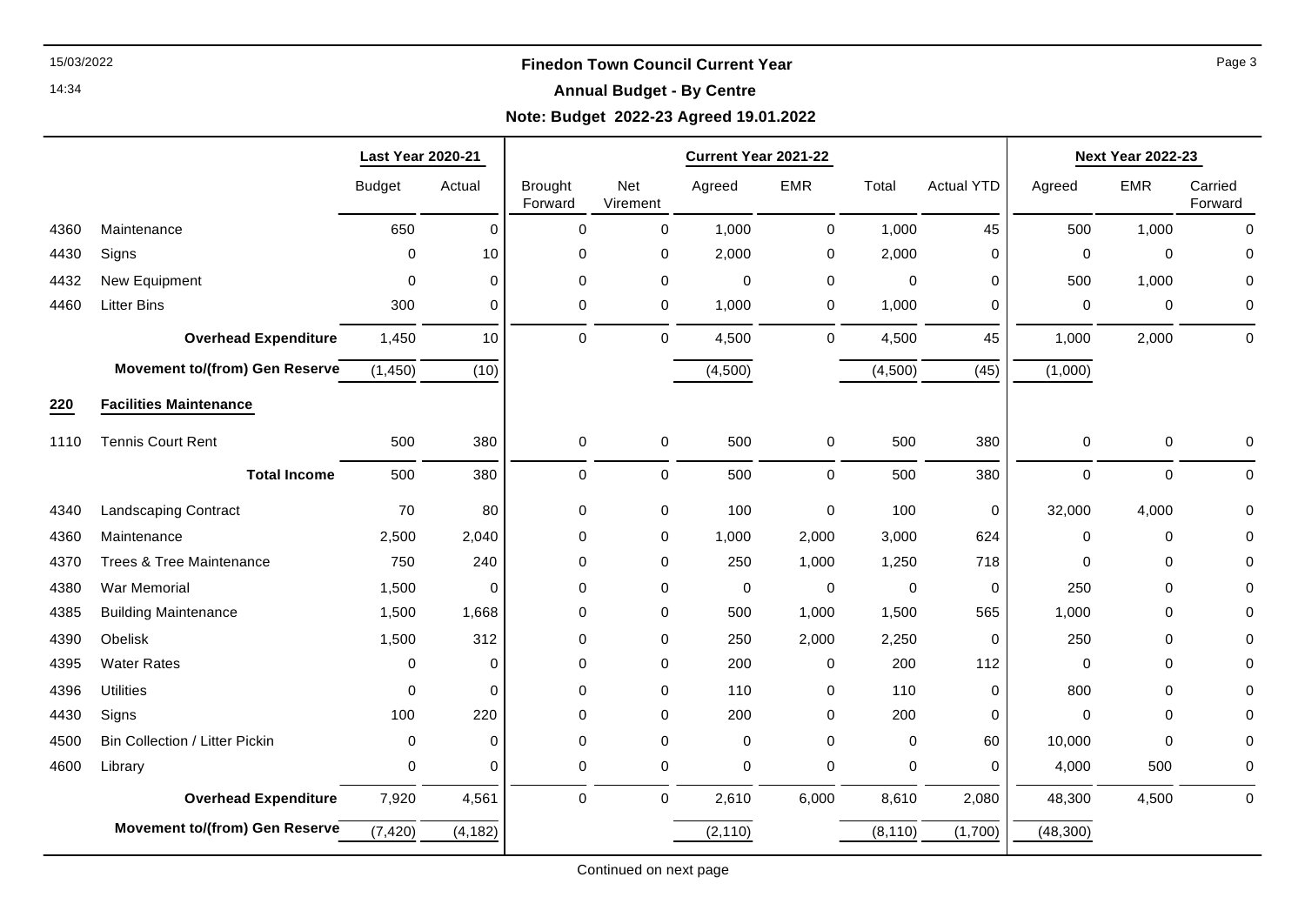### 14:34

## **Annual Budget - By Centre**

# **Note: Budget 2022-23 Agreed 19.01.2022**

|      |                                       | <b>Last Year 2020-21</b> |           | Current Year 2021-22      |                 |             |            |             |                   | <b>Next Year 2022-23</b> |             |                    |
|------|---------------------------------------|--------------------------|-----------|---------------------------|-----------------|-------------|------------|-------------|-------------------|--------------------------|-------------|--------------------|
|      |                                       | <b>Budget</b>            | Actual    | <b>Brought</b><br>Forward | Net<br>Virement | Agreed      | <b>EMR</b> | Total       | <b>Actual YTD</b> | Agreed                   | <b>EMR</b>  | Carried<br>Forward |
| 230  | <b>Cemetery</b>                       |                          |           |                           |                 |             |            |             |                   |                          |             |                    |
| 1120 | <b>Burial Fees Received</b>           | 0                        | 6,085     | 0                         | 0               | $\mathbf 0$ | 0          | 0           | 0                 | 0                        | 0           | 0                  |
|      | <b>Total Income</b>                   | 0                        | 6,085     | 0                         | $\pmb{0}$       | $\pmb{0}$   | $\pmb{0}$  | $\pmb{0}$   | $\Omega$          | 0                        | $\pmb{0}$   | 0                  |
| 4360 | Maintenance                           | 5,250                    | 2,500     | 0                         | 0               | 2,000       | 5,000      | 7,000       | 6,349             | 0                        | $\mathbf 0$ | 0                  |
| 4370 | <b>Trees &amp; Tree Maintenance</b>   | 1,250                    | 380       | 0                         | 0               | 1,000       | 2,000      | 3,000       | 0                 | 0                        | $\mathbf 0$ | 0                  |
| 4420 | <b>Water Charges</b>                  | 60                       | 0         | 0                         | 0               | 100         | 0          | 100         | 28                | 0                        | 0           | 0                  |
| 4430 | Signs                                 | 500                      | 0         | 0                         | 0               | 250         | 0          | 250         | $\Omega$          | 0                        | $\Omega$    | 0                  |
| 4500 | <b>Bin Collection / Litter Pickin</b> | 500                      | 106       | 0                         | 0               | 500         | 0          | 500         | 0                 | 0                        | $\mathbf 0$ | 0                  |
|      | <b>Overhead Expenditure</b>           | 7,560                    | 2,986     | 0                         | $\pmb{0}$       | 3,850       | 7,000      | 10,850      | 6,378             | 0                        | 0           | $\mathbf 0$        |
|      | 230 Net Income over Expenditure       | $-7,560$                 | 3,099     | 0                         | 0               | $-3,850$    | $-7,000$   | $-10,850$   | $-6,378$          | 0                        | 0           | 0                  |
| 6000 | plus Transfer from EMR                | $\pmb{0}$                | 2,500     | 0                         | $\mathbf 0$     | $\mathbf 0$ | 0          | 0           | 3,864             | 0                        | $\mathbf 0$ | 0                  |
|      | Movement to/(from) Gen Reserve        | (7, 560)                 | 5,599     |                           |                 | (3,850)     |            | (10, 850)   | (2, 514)          | 0                        |             |                    |
| 240  | <b>Pocket Park</b>                    |                          |           |                           |                 |             |            |             |                   |                          |             |                    |
| 4350 | Repairs                               | 0                        | $\pmb{0}$ | 0                         | 0               | 0           | 0          | 0           | 4                 | 0                        | $\mathbf 0$ | 0                  |
| 4360 | Maintenance                           | 5,500                    | 111       | 0                         | 0               | 5,000       | 5,000      | 10,000      | 1,080             | 0                        | $\mathbf 0$ | 0                  |
| 4370 | Trees & Tree Maintenance              | 1,250                    | $\pmb{0}$ | 0                         | $\mathbf 0$     | 5,000       | 1,000      | 6,000       | $\mathbf 0$       | 0                        | $\mathbf 0$ | 0                  |
| 4430 | Signs                                 | 500                      | 225       | 0                         | 0               | 500         | 0          | 500         | 0                 | 0                        | $\mathbf 0$ | 0                  |
| 4450 | Tainty Field Maintenance              | 250                      | $\pmb{0}$ | 0                         | 0               | $\mathbf 0$ | 0          | $\mathbf 0$ | 0                 | 0                        | $\mathbf 0$ | 0                  |
| 4500 | <b>Bin Collection / Litter Pickin</b> | 500                      | 496       | 0                         | $\pmb{0}$       | 2,000       | $\pmb{0}$  | 2,000       | 0                 | 0                        | $\pmb{0}$   | 0                  |
|      | <b>Overhead Expenditure</b>           | 8,000                    | 832       | 0                         | $\mathbf 0$     | 12,500      | 6,000      | 18,500      | 1,084             | $\mathbf 0$              | $\mathbf 0$ | $\mathbf 0$        |
|      | <b>Movement to/(from) Gen Reserve</b> | (8,000)                  | (832)     |                           |                 | (12,500)    |            | (18,500)    | (1,084)           | 0                        |             |                    |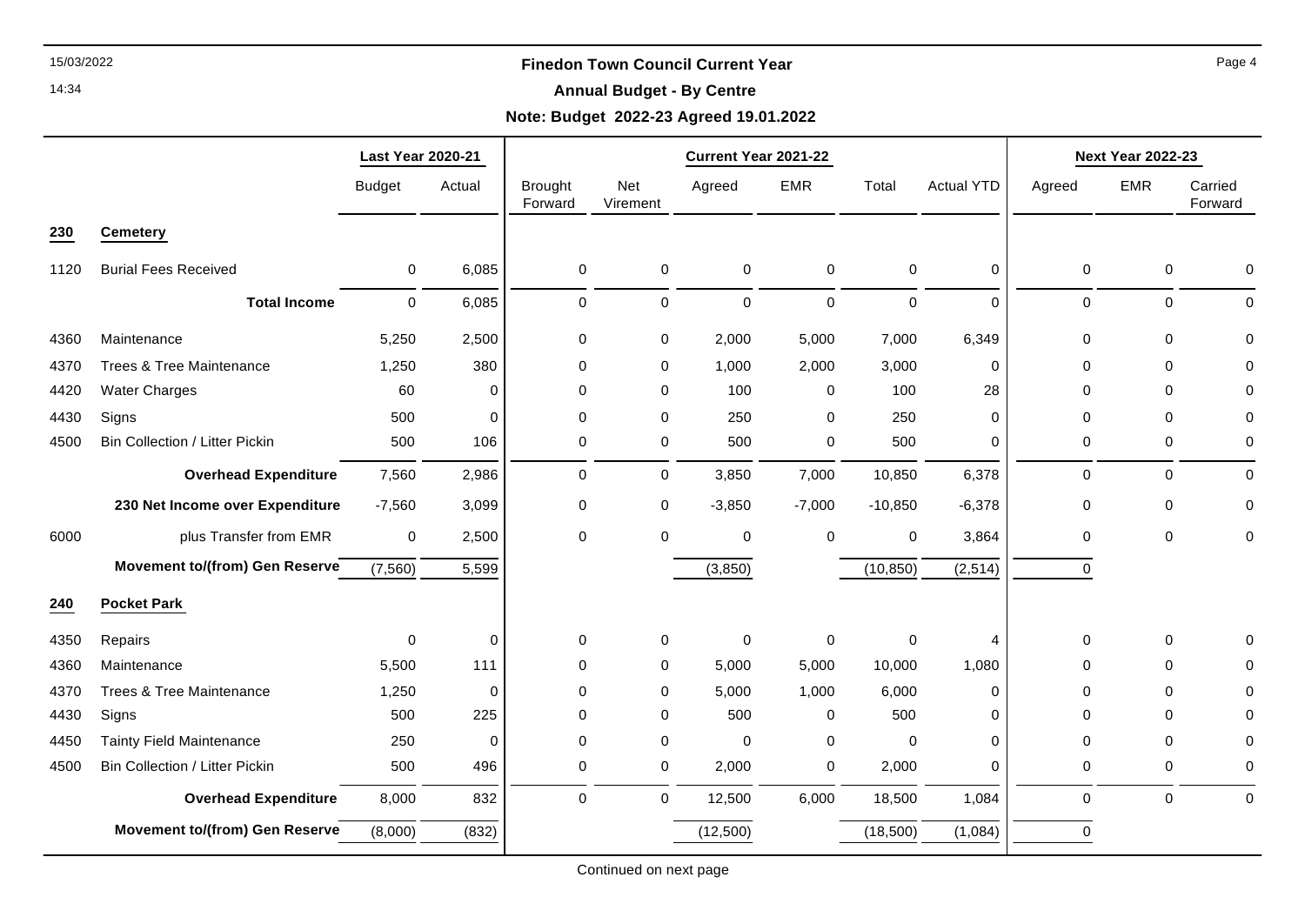### 14:34

## **Annual Budget - By Centre**

# **Note: Budget 2022-23 Agreed 19.01.2022**

|      |                                       | <b>Last Year 2020-21</b> |             |                           |                 |             | Current Year 2021-22 |             |                   |             | <b>Next Year 2022-23</b> |                    |
|------|---------------------------------------|--------------------------|-------------|---------------------------|-----------------|-------------|----------------------|-------------|-------------------|-------------|--------------------------|--------------------|
|      |                                       | <b>Budget</b>            | Actual      | <b>Brought</b><br>Forward | Net<br>Virement | Agreed      | <b>EMR</b>           | Total       | <b>Actual YTD</b> | Agreed      | <b>EMR</b>               | Carried<br>Forward |
| 250  | <b>Well Street Green</b>              |                          |             |                           |                 |             |                      |             |                   |             |                          |                    |
| 4370 | Trees & Tree Maintenance              | 750                      | $\pmb{0}$   | 0                         | 0               | 500         | 1,500                | 2,000       | 1,848             | 0           | 0                        | 0                  |
| 4500 | <b>Bin Collection / Litter Pickin</b> | 500                      | 712         | $\mathbf 0$               | 0               | 0           | 0                    | 0           | $\mathbf 0$       | 0           | $\mathbf 0$              | 0                  |
| 4510 | Electricity                           | 1,250                    | 0           | 0                         | 0               | 0           | $\mathbf 0$          | 0           | 0                 | 0           | $\mathbf 0$              | 0                  |
|      | <b>Overhead Expenditure</b>           | 2,500                    | 712         | $\Omega$                  | $\mathbf 0$     | 500         | 1,500                | 2,000       | 1,848             | $\Omega$    | $\mathbf 0$              | $\mathbf 0$        |
|      | Movement to/(from) Gen Reserve        | (2,500)                  | (712)       |                           |                 | (500)       |                      | (2,000)     | (1, 848)          | $\mathbf 0$ |                          |                    |
| 260  | <b>Open Spaces</b>                    |                          |             |                           |                 |             |                      |             |                   |             |                          |                    |
| 4350 | Repairs                               | 1,000                    | 0           | 0                         | 0               | $\mathbf 0$ | 1,000                | 1,000       | 25                | 3,000       | 7,500                    | 0                  |
| 4360 | Maintenance                           | 22,000                   | 22,330      | 0                         | $\pmb{0}$       | 22,000      | 5,000                | 27,000      | 25,882            | $\mathbf 0$ | 0                        | 0                  |
| 4370 | Trees & Tree Maintenance              | 0                        | 0           | 0                         | 0               | 0           | 0                    | 0           | 1,495             | 2,500       | 0                        | 0                  |
| 4481 | <b>Council Events</b>                 | 0                        | 0           | 0                         | 0               | $\mathbf 0$ | 0                    | $\mathbf 0$ | 40                | 0           | 0                        | 0                  |
| 4500 | <b>Bin Collection / Litter Pickin</b> | $\Omega$                 | $\mathbf 0$ | 0                         | $\mathbf 0$     | 1,000       | $\mathbf 0$          | 1,000       | 0                 | 0           | $\mathbf 0$              | 0                  |
| 4502 | New Equipment                         | $\Omega$                 | $\mathbf 0$ | 0                         | 0               | 0           | $\mathbf 0$          | $\mathbf 0$ | 0                 | 1,000       | $\mathbf 0$              | 0                  |
| 4503 | <b>Bowling Green</b>                  | 0                        | $\Omega$    | $\mathbf 0$               | $\pmb{0}$       | 0           | 0                    | $\mathbf 0$ | $\mathbf 0$       | 10,000      | $\mathbf 0$              | 0                  |
| 4504 | Playground Inspections                | 0                        | 0           | 0                         | 0               | $\mathbf 0$ | 0                    | $\pmb{0}$   | $\mathbf 0$       | 500         | 0                        | 0                  |
|      | <b>Overhead Expenditure</b>           | 23,000                   | 22,330      | $\Omega$                  | $\mathbf 0$     | 23,000      | 6,000                | 29,000      | 27,442            | 17,000      | 7,500                    | $\mathbf 0$        |
| 6000 | plus Transfer from EMR                | $\mathbf 0$              | 0           | 0                         | $\mathbf 0$     | 0           | 0                    | 0           | 1,495             | 0           | 0                        | 0                  |
|      | <b>Movement to/(from) Gen Reserve</b> | (23,000)                 | (22, 330)   |                           |                 | (23,000)    |                      | (29,000)    | (25, 947)         | (17,000)    |                          |                    |
| 270  | <b>Events</b>                         |                          |             |                           |                 |             |                      |             |                   |             |                          |                    |
| 4360 | Maintenance                           | $\mathbf 0$              | $\mathbf 0$ | 0                         | 0               | 500         | 0                    | 500         | 0                 | 0           | 0                        | 0                  |
| 4480 | Remembrance Day                       | 300                      | $\Omega$    | 0                         | 0               | 300         | 0                    | 300         | 61                | 300         | $\mathbf 0$              | 0                  |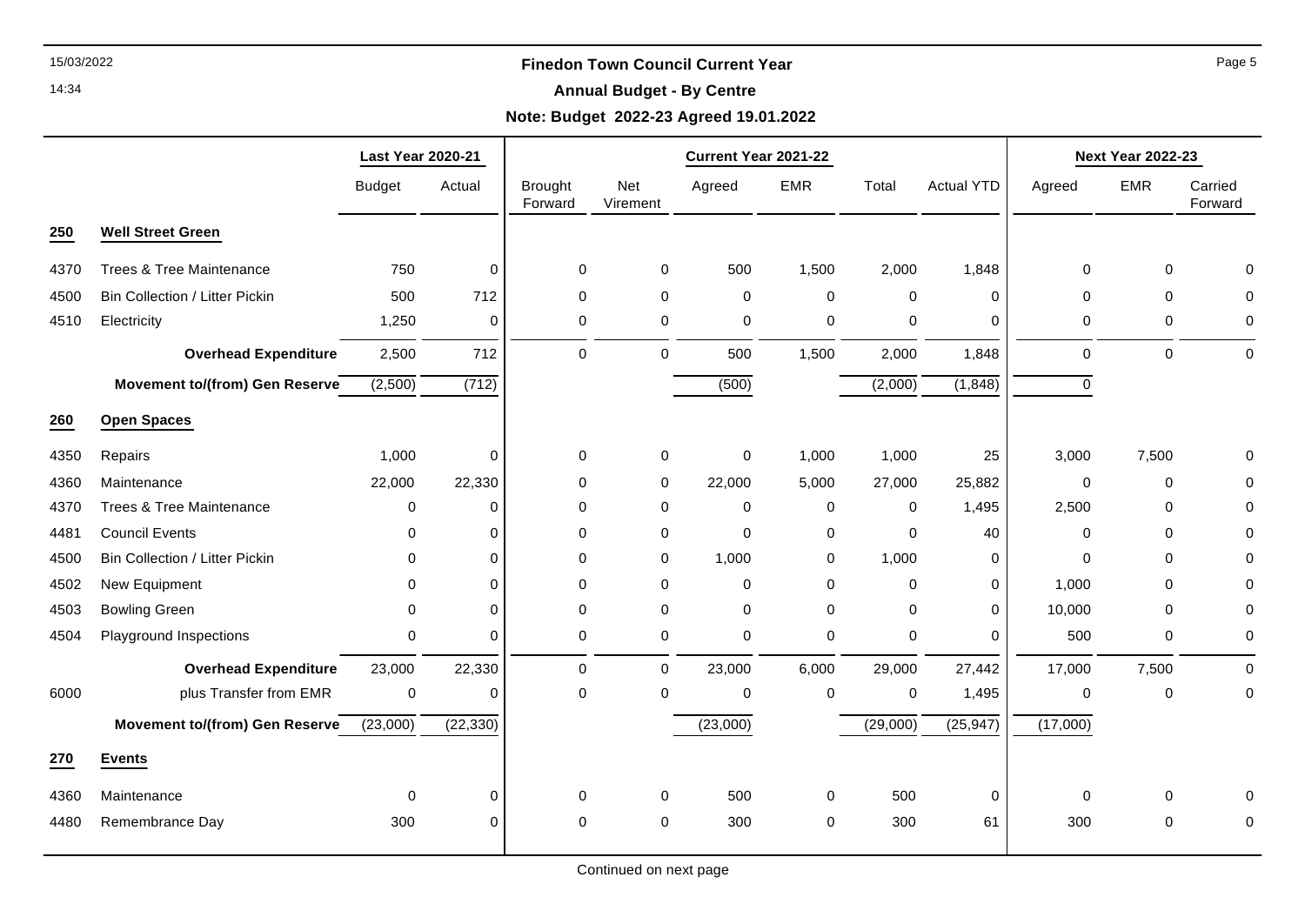### 14:34

## **Annual Budget - By Centre**

# **Note: Budget 2022-23 Agreed 19.01.2022**

|      |                                       | <b>Last Year 2020-21</b> |             |                           |                 | Current Year 2021-22 |             |             |                   |             | <b>Next Year 2022-23</b> |                    |
|------|---------------------------------------|--------------------------|-------------|---------------------------|-----------------|----------------------|-------------|-------------|-------------------|-------------|--------------------------|--------------------|
|      |                                       | <b>Budget</b>            | Actual      | <b>Brought</b><br>Forward | Net<br>Virement | Agreed               | EMR         | Total       | <b>Actual YTD</b> | Agreed      | <b>EMR</b>               | Carried<br>Forward |
| 4485 | <b>Publications/Notices</b>           | 0                        | $\mathbf 0$ | 0                         | 0               | 0                    | 5,000       | 5,000       | 0                 | 200         | $\mathbf 0$              | $\mathbf 0$        |
| 4500 | Bin Collection / Litter Pickin        | $\mathbf 0$              | $\mathbf 0$ | 0                         | 0               | 0                    | $\pmb{0}$   | $\mathbf 0$ | $-420$            | $\mathbf 0$ | $\mathbf 0$              | 0                  |
| 4505 | <b>Community Events</b>               | $\mathbf 0$              | $\mathbf 0$ | 0                         | 0               | $\mathbf 0$          | $\mathbf 0$ | $\mathbf 0$ | 0                 | 250         | 1,000                    | 0                  |
| 4506 | Awards                                | 0                        | 0           | 0                         | 0               | 0                    | $\mathbf 0$ | 0           | 0                 | 250         | $\mathbf 0$              | 0                  |
|      | <b>Overhead Expenditure</b>           | 300                      | $\mathbf 0$ | 0                         | 0               | 800                  | 5,000       | 5,800       | $-360$            | 1,000       | 1,000                    | $\mathbf 0$        |
|      | <b>Movement to/(from) Gen Reserve</b> | (300)                    | $\Omega$    |                           |                 | (800)                |             | (5,800)     | 360               | (1,000)     |                          |                    |
| 290  | <b>War Memorial</b>                   |                          |             |                           |                 |                      |             |             |                   |             |                          |                    |
| 4360 | Maintenance                           | 200                      | $\mathbf 0$ | 0                         | 0               | 100                  | 200         | 300         | 0                 | $\mathbf 0$ | $\mathbf 0$              | $\mathbf 0$        |
| 4500 | <b>Bin Collection / Litter Pickin</b> | 500                      | 702         | 0                         | 0               | 0                    | $\pmb{0}$   | $\mathbf 0$ | 0                 | 0           | 0                        | 0                  |
|      | <b>Overhead Expenditure</b>           | 700                      | 702         | $\mathbf 0$               | 0               | 100                  | 200         | 300         | 0                 | $\mathbf 0$ | $\mathbf 0$              | $\mathbf 0$        |
|      | Movement to/(from) Gen Reserve        | (700)                    | (702)       |                           |                 | (100)                |             | (300)       | $\Omega$          | $\Omega$    |                          |                    |
| 300  | <b>Library</b>                        |                          |             |                           |                 |                      |             |             |                   |             |                          |                    |
| 4500 | <b>Bin Collection / Litter Pickin</b> | 0                        | 2,000       | 0                         | 0               | 0                    | $\pmb{0}$   | $\pmb{0}$   | 0                 | $\mathbf 0$ | $\mathbf 0$              | 0                  |
| 4600 | Library                               | 8,000                    | $\mathbf 0$ | 0                         | 0               | 0                    | 4,000       | 4,000       | 4,033             | 0           | 0                        | 0                  |
|      | <b>Overhead Expenditure</b>           | 8,000                    | 2,000       | $\mathbf 0$               | $\Omega$        | $\mathbf 0$          | 4,000       | 4,000       | 4,033             | $\mathbf 0$ | $\Omega$                 | $\mathbf 0$        |
| 6000 | plus Transfer from EMR                | 0                        | 2,000       | $\mathbf 0$               | $\Omega$        | $\mathbf 0$          | $\mathbf 0$ | $\mathbf 0$ | 2,033             | 0           | $\Omega$                 | 0                  |
|      | Movement to/(from) Gen Reserve        | (8,000)                  | $\Omega$    |                           |                 | 0                    |             | (4,000)     | (2,000)           | $\mathbf 0$ |                          |                    |
| 310  | <b>Project Fund</b>                   |                          |             |                           |                 |                      |             |             |                   |             |                          |                    |
| 4800 | <b>Community Improvement Fund</b>     | 30,000                   | $\mathbf 0$ | $\mathbf 0$               | 0               | 0                    | 30,000      | 30,000      | 0                 | $\mathbf 0$ | 40,000                   | 0                  |
|      | <b>Overhead Expenditure</b>           | 30,000                   | $\mathbf 0$ | $\mathbf 0$               | 0               | $\mathbf 0$          | 30,000      | 30,000      | 0                 | $\mathbf 0$ | 40,000                   | 0                  |